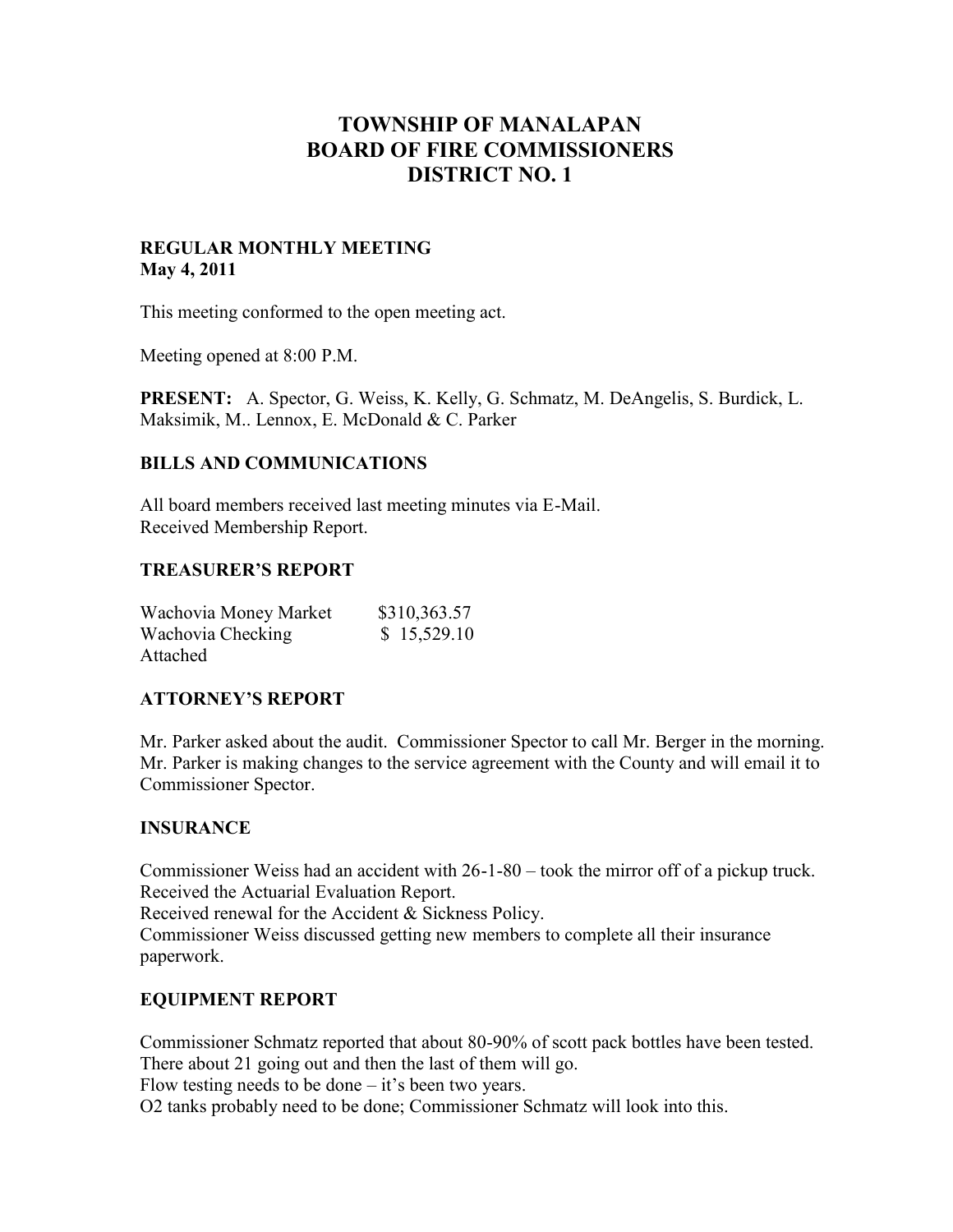The stretchers came in.

# **RADIO REPORT**

Lee Maksimik stated that he needed some pager batteries.

# **CHIEF'S REPORT**

72 calls for the month.

# **TRUCK REPORT**

26-1-91 – tank fill gauge is still on order. Chief Burdick is waiting for a call back from Jim regarding doing services on the trucks. 26-1-80- front end was checked and greased; front tire was 60 lbs. low on air.

### **ASSOCIATION REPORT**

Building discussed under Old Business. Mike Lennox would like to order shoes for members who do not have them. Will get pricing.

### **TRUSTEES' REPORT**

No report.

### **OLD BUSINESS**

See attached.

### **NEW BUSINESS**

Commissioner Kelly made a motion to pay all vouchers; this was seconded by Commissioner DeAngelis. All voted aye.

Commissioner DeAngelis made a motion that Commissioners Spector  $\&$  Kelly can sign documents regarding the new truck; this was seconded by Commissioner Weiss. All voted aye.

Commissioner Weiss made a motion not to exceed \$1,000 to purchase fire extinguishers and brackets; this was seconded by Commissioner DeAngelis. All voted aye.

Commissioner Schmatz made a motion not to exceed \$3,300 for the air packs to be tested and to have someone here to changed all the batteries; this was seconded by Commissioner DeAngelis. All voted aye.